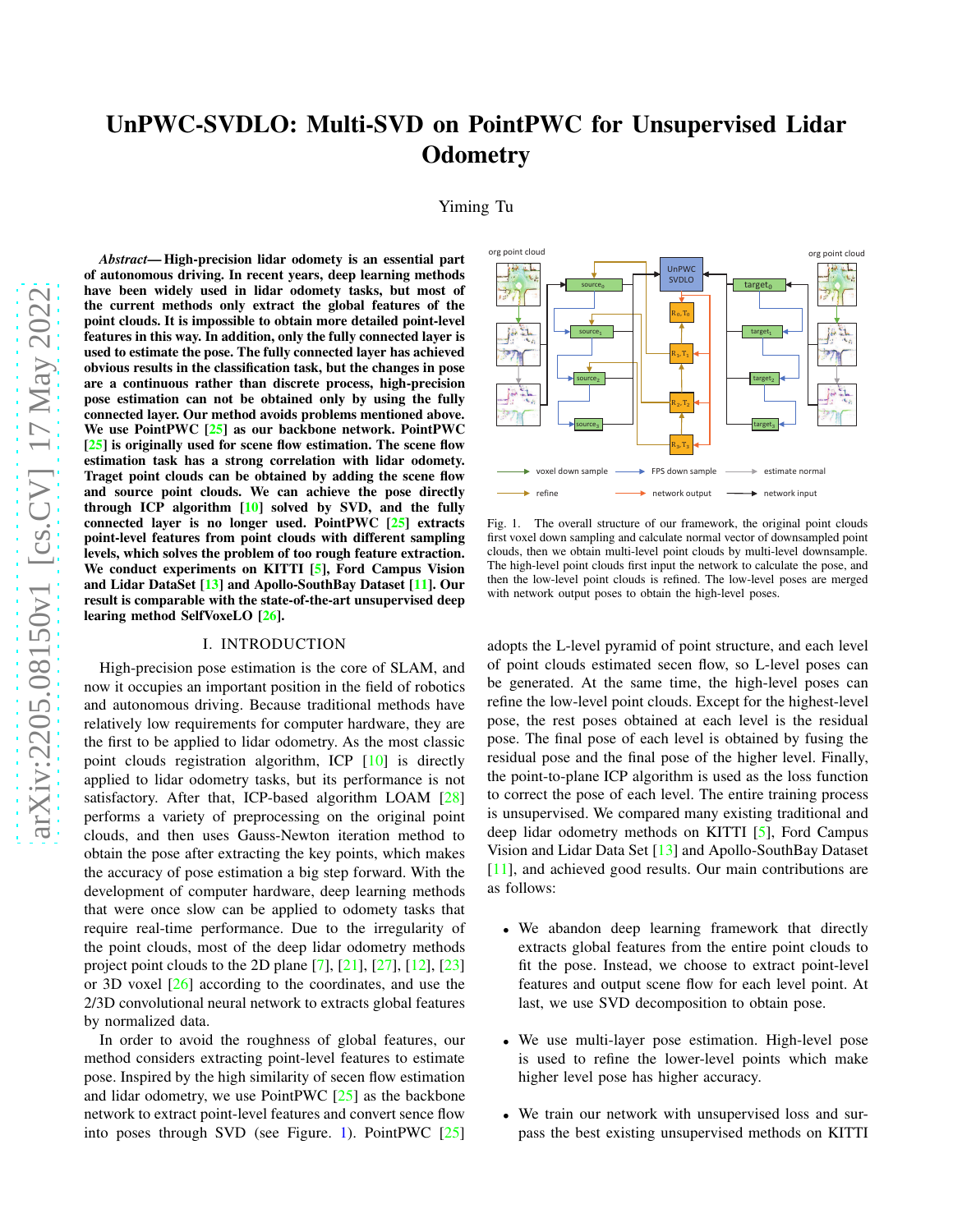[\[5\]](#page-5-1) and Apollo [\[11\]](#page-5-3), and can even be comparable to the supervised method Lo-Net [\[7\]](#page-5-4), and are only slightly lower than Lo-Net [\[7\]](#page-5-4) on Ford [\[13\]](#page-5-2).

# II. RELATED WORK

# *A. Deep LiDAR Odometry*

With the development of computer hardware, deep learning has continued to reduce its operating time, which is sufficient to meet the real-time requirements of lidar odometry. These deep learning methods can be divided into two categories: supervised and unsupervised.

Supervised methods appear relatively early, Velas *et al.* [\[21\]](#page-6-3) first map the point clouds s to 2D "image" by spherical projection and regard pose estimation as a classification problem. Lo-net [\[7\]](#page-5-4) also use spherical projection and add normal vector which calculated from the surrounding point clouds as network input. Wang *et al.* [\[23\]](#page-6-5) adopt a dualbranch architecture to infer 3-D translation and orientation separately instead of a single network. Differently, Li *et al.* [\[8\]](#page-5-6) use neural network to calculate the match between points and obtain pose by SVD. Use Pointnet [\[16\]](#page-5-7) as backbone, Zheng *et al.* [\[29\]](#page-6-6) propose a framework for extracting feature from matching keypoint pairs (MKPs) which extracted effectively and efficiently by projecting 3D point clouds s into 2D spherical depth images. PWCLO-Net [\[22\]](#page-6-7) first introduces the advantages of the scene flow estimation network into the lidar odometry, adds the feature extraction modules in PointPwc  $[25]$  to its own network, and introduces the hierarchical embedding mask to remove the points that are not highly matched.

Unsupervised methods appear later. Cho *et al.* [\[27\]](#page-6-4) first apply unsupervised approach on deep-learning-based lidar odometry which is an extension of their previous approach [\[3\]](#page-5-8). The inspiration of its loss function comes from pointto-plane ICP [\[10\]](#page-5-0). Then, Nubert *et al.* [\[12\]](#page-5-5) report methods with similarly models, but they use different way to calculate normals and find matching points. In addition, they add plane-to-plane ICP loss. SelfVoxeLO [\[26\]](#page-6-1) use 3D voxel to downsample and normalize the point clouds, and use 3D convolution network to extract the features of voxel. they also put forward many innovative loss functions to greatly improve the accuracy of pose.

#### *B. Scene Flow Estimation*

Scene flow estimation and lidar odometry are closely related. They also need to find the matching relationship between a pair of points in the point clouds. The purpose of scene flow estimation is to accurately find the changing trend of each point, while lidar odometry is to get the entire point. The change trend between point clouds, but its change trend has only 3-DoF, which is much easier than the change of the 6-DoF of the lidar odometry. These two tasks have their own difficulties, but they can transform each other.

FlowNet3D [\[9\]](#page-5-9) based on PointNet++, use embeding layers to learn the motion between points in two consecutive frames. PointPWC [\[25\]](#page-6-0) propose the cost volume method on point clouds and use a muti-level pyramid structure network



<span id="page-1-0"></span>Fig. 2. The various modules of our network. Colored modules and data are part of our innovation, and others are originally part in PointPWC [\[25\]](#page-6-0). There are 4 levels in total. Level-0 represents the original point cloud and the final output pose. Level-3 is the highest sampled point cloud, and the pose is directly output through SVD without fusion with the higher level.



<span id="page-1-1"></span>Fig. 3. Level-i data processing details.

to estimate muti-level scene flow. Also they first introduce self-supervised losses in sence flow estimate task.

### III. PROPOSED APPROACH

#### *A. Problem discription and Data Process*

For each timestamp  $k \in \mathbb{R}^+$ , we will get a frame of point cloud  $P_k$  as input, and the output will be the pose transformation between point clouds  $P_k$  and  $P_{k+1}$ . Since we use PointPWC  $[25]$  as the backbone network, the KNN points of each point in point clouds are calculated multiple times, if the number of point clouds is too large, We need to spend a lot of time to get results , which cannot meet the real-time requirements of odometry. The point cloud is sorted according to the z-axis first, and the  $U\%$  points with the smaller z-axis are removed (roughly remove the ground points, the ground points will also be removed in the preprocessing step in the scene flow estimation task). then we perform voxel downsample on point clouds by dividing the space into equal-sized cells whose side length is D which follows SelfVoxeLO [\[26\]](#page-6-1). For each cell, the arithmetic average of all points in it is used to represent it. We name downsampled point cloud as  $S_k^0 \in \mathbb{R}^{C_0 \times 3}$ . At last, the normal vector  $N_k^{\overline{0}} \in \mathbb{R}^{C_0 \times 3}$  of  $S_k^0$  is calculated by the plane fitting method  $[15]$ .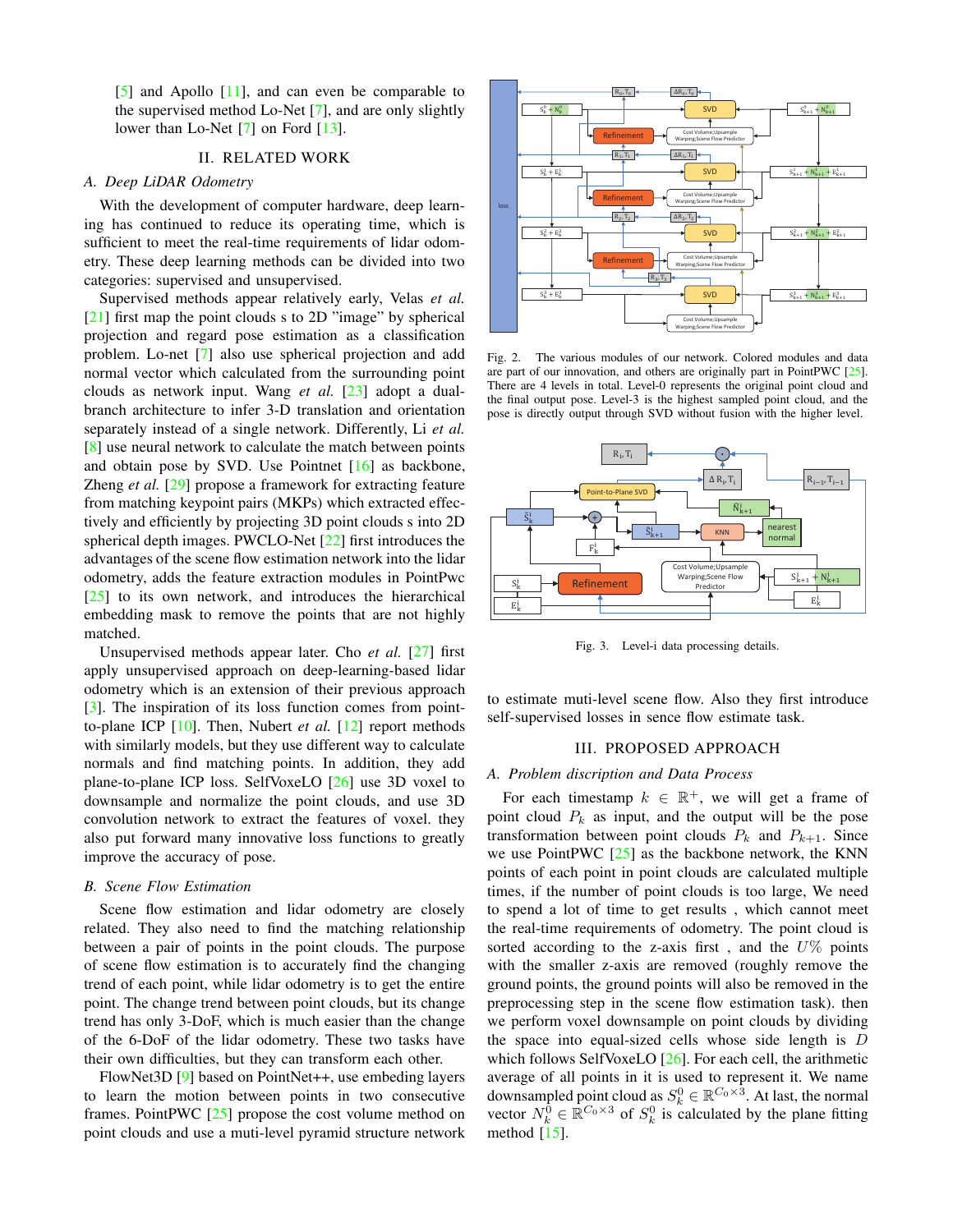

<span id="page-2-0"></span>Fig. 4. Level-3 data processing details.

### *B. Network Architecture*

The overall structure of the network is shown in Figure. [2.](#page-1-0) We first perform multi-level FPS (Farthest Point Sample) and feature extraction on the original point cloud  $S_k^0$ , and then start up-sampling and fuse features from the highest Level-3  $S_k^3$  to estimate the pose of each level.

*1) FPS and Feature Extract:* We input  $S_k^0$  and  $N_k^0$  into the network, and perform multi-level FPS on  $S_k^0$ .  $S_k^{i+1}$  is FPS from  $S_k^i \in \mathbb{R}^{C_i \times 3}$ . For each  $S_k^i$ , we can get corresponding  $N_k^i \in \mathbb{R}^{C_i \times 3}$ . While down-sampling, PointConv [\[24\]](#page-6-8) is used to extract the feature  $E_k^i \in \mathbb{R}^{C_i \times M_i}$  of  $S_k^i$  which is represented as

$$
E_k^i = \begin{cases} PointConv(N_k^{i-1}) & i = 1\\ PointConv(E_k^{i-1}) & i > 1 \end{cases}, \tag{1}
$$

so that we can get the multi-level data  $(S_k^i, N_k^i, E_k^i)$ . Then start from the highest sampling Level-3  $(S_k^3$  with the least number of points in  $S_k^i$ ). we perform up-sampling and solve the pose.

*2) Up-sampling, Feature Fusion and SVD Sovle the Pose:* The detail of this part is shown in Figure. [3](#page-1-1) and Figure. [4.](#page-2-0) Except for the highest level of  $S_k^3$ , each level of source point cloud  $S_k^i$  will first be refined by  $R_{i+1} \in \mathbb{R}^{3 \times 3}, T_{i+1} \in$  $\mathbb{R}^{3\times1}$  (we show how to get them later) to obtain  $\widetilde{S}_k^i$  by following formula

$$
\widetilde{S}_{k}^{i} = \begin{cases} S_{k}^{i} & i = 3\\ R_{i+1} \cdot S_{k}^{i} + T_{i+1} & i < 3 \end{cases} (2)
$$

Then we enter source data  $(S_k^i, E_k^i)$  and target data  $(S_{k+1}^i, E_{k+1}^i)$  into feature fusion part of PointPWC [\[25\]](#page-6-0) (Cost Volume; Upsample; Warping; Scene Flow Predictor) to obtain the scene flow  $F_k^i$ .  $\widetilde{S}_k^i$  and  $F_k^i \in \mathbb{R}^{C_i \times 3}$  are added as the generated target point cloud  $\hat{S}_{k+1}^{i}$ ,

$$
\widehat{S}_{k+1}^i = \widetilde{S}_k^i + F_k^i.
$$
 (3)

By refined source point cloud  $S_k^i$ , generated target point cloud  $\widehat{S}_{k+1}^i$ , target normal vector  $N_{k+1}^i$ , we can obtain the pose  $\Delta R_i$ ,  $\Delta T_i$  between  $\widetilde{S}_k^i$  and  $\widehat{S}_{k+1}^i$ . Each point in  $\widehat{S}_{k+1}^i$  finds the nearest neighbor point in  $S_{k+1}^i$  as the normal vector to obtain  $\widehat{N}_{k+1}^i$ ,

$$
\widehat{N}_{k+1}^i = \{ n \in N_{k+1}^i | \min_s (\widehat{s} - s)^2, \n\widehat{s} \in \widehat{S}_{k+1}^i, s \in S_{k+1}^i \}.
$$
\n(4)

According to  $[10]$ , if euler angle of R is closed to zero, we can simplify the formula of point-to-plane ICP and transform it into a standard linear least-squares problem as the following formula

$$
\min_{\Delta R_i, \Delta T_i} \sum_{j=1}^K ((\Delta R_i \cdot \widetilde{s}_j + \Delta T_i - \widehat{s}_j) \cdot \widehat{n}_j)
$$
  
\n
$$
= \min_x |A \cdot x - b|^2
$$
(5)  
\n
$$
\widehat{s}_j \in \widehat{S}_{k+1}^i, \widehat{n}_j \in \widehat{N}_{k+1}^i, \widetilde{s}_j \in \widetilde{S}_k^i,
$$
  
\n
$$
A \in \mathbb{R}^{C_i \times 6}, b \in \mathbb{R}^{C_i \times 1}, x \in \mathbb{R}^{6 \times 1}
$$

where

$$
b_j = \sum_c^{x,y,z} \widehat{n}_j^c \widehat{s}_j^c - \widehat{n}_j^c \widetilde{s}_j^c,\tag{6}
$$

$$
x = [r^x, r^y, r^z, t^x, t^y, t^z]^T
$$
 (7)

and

$$
A_j = [a_j^x, a_j^y, a_j^z, \hat{n}_j^x, \hat{n}_j^y, \hat{n}_j^z]
$$
  
\n
$$
a_j^x = \hat{n}_j^z \tilde{s}_j^y - \hat{n}_j^y \tilde{s}_j^z
$$
  
\n
$$
a_j^y = \hat{n}_j^x \tilde{s}_j^z - \hat{n}_j^z \tilde{s}_j^x
$$
  
\n
$$
a_j^z = \hat{n}_j^y \tilde{s}_j^x - \hat{n}_j^x \tilde{s}_j^y
$$
  
\n(8)

which can be solved by using SVD as formula  $A = U\Sigma V^T$ . Next we can get the pseudo-inverse of A as  $A^+ = V\Sigma^+ U^T$ . So best result of  $x$  can be achieved by

$$
x_{opt} = A^+b. \tag{9}
$$

At last, We transform x into  $\Delta R_i, \Delta T_i$  by

$$
\Delta T_i = [t^x, t^y, t^z] \tag{10}
$$

and

$$
R^{x} = \begin{bmatrix} 1 & 0 & 0 \\ 0 & \cos r^{x} & -\sin r^{x} \\ 0 & \sin r^{x} & \cos r^{x} \end{bmatrix}
$$
  
\n
$$
R^{y} = \begin{bmatrix} \cos r^{y} & 0 & \sin r^{y} \\ 0 & 1 & 0 \\ -\sin r^{y} & 0 & \cos r^{y} \end{bmatrix}
$$
  
\n
$$
R^{z} = \begin{bmatrix} \cos r^{z} & -\sin r^{z} & 0 \\ \sin r^{z} & \cos r^{z} & 0 \\ 0 & 0 & 1 \end{bmatrix}
$$
  
\n
$$
\Delta R_{i} = R^{z} \cdot R^{y} \cdot R^{x}.
$$
 (11)

Also we can obtain Level-i final pose  $R_i, T_i$  by

$$
R_i = \begin{cases} \Delta R_i & i = 3\\ \Delta R_i \cdot R_{i+1} & i < 3 \end{cases} \tag{12}
$$

and

$$
T_i = \begin{cases} \Delta T_i & i = 3\\ \Delta R_i \cdot T_{i+1} + \Delta T_i & i < 3 \end{cases} \tag{13}
$$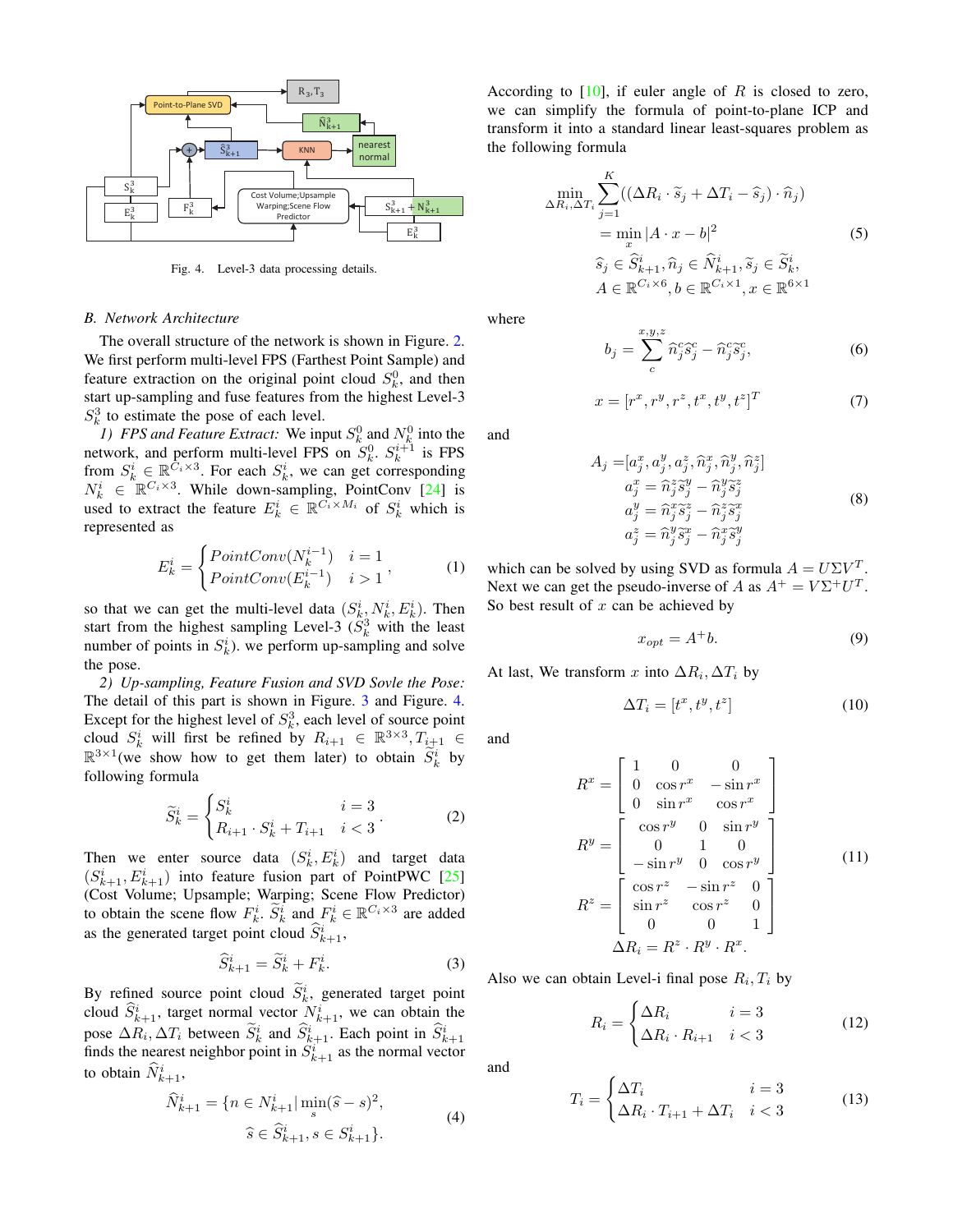### TABLE I KITTI ODOMETRY EVALUATION.

<span id="page-3-0"></span>

| Method                     | $00*$     |           | $01*$     |           | $02*$     |           | $03*$     |           | $04*$     |           | $05*$        |           | $06*$         |           |           |           | 08        |               | 09            |               | 10       |           | Mean on 07-10 |           |
|----------------------------|-----------|-----------|-----------|-----------|-----------|-----------|-----------|-----------|-----------|-----------|--------------|-----------|---------------|-----------|-----------|-----------|-----------|---------------|---------------|---------------|----------|-----------|---------------|-----------|
|                            | $t_{rel}$ | $r_{rel}$ | $t_{ref}$ | $r_{rel}$ | $_{rel}$  | $r_{rel}$ | $r_{el}$  | $r_{rel}$ | $-rel$    | $r_{rel}$ | $\iota_{re}$ | $r_{re}$  | $\iota_{rel}$ | $r_{rel}$ | $t_{rel}$ | $r_{rel}$ | rel       | $r_{rel}$     | $t_{rel}$     | $r_{rel}$     | $r_{el}$ | $r_{rel}$ | rel           | $r_{rel}$ |
| $ICP-po2po$                | 6.88      | 2.99      | 11.21     | 2.58      | 8.21      | 3.39      | 1.07      | 5.05      | 6.64      | 4.02      | 3.97         | 1.93      | 1.95          | .59       | 5.17      | 3.35      | 10.04     | $4.9^{\circ}$ | 6.93          | 2.89          | 8.91     | 4.74      | 7.763         | 3.978     |
| $ICP-po2pl$                | 3.8       | 1.73      | 13.53     | 2.58      |           | 2.74      | 2.72      | 1.63      | 2.96      | 2.58      | 2.29         | 1.08      | 1.77          |           | 1.55      | 1.42      | 4.42      | 2.14          | 3.95          | 1.7'          | 6.13     | 2.6       | 4.013         | 1.968     |
| <b>GICP</b> [17]           | .29       | 0.64      | 4.39      | 0.91      | 2.53      | 0.77      | .68       | 1.08      | 3.76      | 1.07      | 1.02         | 0.54      | 0.92          | 0.46      | 0.64      | 0.45      | 1.58      | 0.75          | 1.97          | $0.7^{\circ}$ | 1.31     | 0.62      | 1.375         | 0.648     |
| <b>CLS</b> [20]            | 2.11      | 0.95      | 4.22      | 1.05      | 2.29      | 0.86      | 1.63      | 1.09      | .59       | 0.7       | 1.98         | 0.92      | 0.92          | 0.46      | 1.04      | 0.73      | 2.14      | 1.05          | 1.95          | 0.92          | 3.46     | 1.28      | 2.148         | 0.995     |
| $LOAM(w/o$ mapping) $[28]$ | 15.99     | 6.25      | 3.43      | 0.93      | 9.4       | 3.68      | 18.18     | 9.91      | 9.59      | 4.57      | 9.16         | 4.1       | 8.91          | 4.63      | 10.87     | 6.76      | 12.72     | 5.77          | 8.1           | 4.3           | 12.67    | 8.79      | 11.090        | 6.405     |
| $LOAM(w/mapping)$ [28]     | 1.1       | 0.53      | 2.79      | 0.55      | 1.54      | 0.55      | 1.13      | 0.65      | 1.45      | 0.5       | 0.75         | 0.38      | 0.72          | 0.39      | 0.69      | 0.5       | 1.18      | 0.44          | $1.2^{\circ}$ | 0.48          | 1.51     | 0.57      | 1.145         | 0.498     |
| LO-Net $[7]$               | 1.47      | 0.72      | 1.36      | 0.47      | .52       | 0.71      | 1.03      | 0.66      | 0.51      | 0.65      | 1.04         | 0.69      | 0.71          | 0.5       |           | 0.89      |           | $0.7^{-}$     | .37           | 0.58          | 1.8      | 0.93      | .748          | 0.793     |
| SelfVoxeLO [26]            | <b>NA</b> | <b>NA</b> | <b>NA</b> | <b>NA</b> | <b>NA</b> | <b>NA</b> | <b>NA</b> | <b>NA</b> | <b>NA</b> | <b>NA</b> | <b>NA</b>    | <b>NA</b> | <b>NA</b>     | <b>NA</b> | 3.09      | 1.81      | 3.16      |               | 3.01          | 1.14          | 3.48     | 1.1       | 3.185         | .300      |
| Nubert et al. [12]         | <b>NA</b> | <b>NA</b> | <b>NA</b> | <b>NA</b> | NA        | <b>NA</b> | <b>NA</b> | <b>NA</b> | <b>NA</b> | <b>NA</b> | <b>NA</b>    | <b>NA</b> | <b>NA</b>     | <b>NA</b> | <b>NA</b> | <b>NA</b> | <b>NA</b> | NA            | 6.05          | 2.15          | 6.44     | 3.00      | 6.245         | 2.575     |
| Cho et al. [27]            | <b>NA</b> | <b>NA</b> | <b>NA</b> | <b>NA</b> | <b>NA</b> | <b>NA</b> | NA        | <b>NA</b> | <b>NA</b> | <b>NA</b> | NA           | <b>NA</b> | <b>NA</b>     | <b>NA</b> | <b>NA</b> | <b>NA</b> | <b>NA</b> | <b>NA</b>     | 4.87          | 1.95          | 5.02     | 1.83      | 4.945         | .890      |
| Ours                       | 1.36      | 0.7       | 3.39      | 0.95      | 1.45      | 0.60      | 58        | 0.92      | .09       |           | 1.07         | 0.55      | 0.62          | 0.36      | 0.71      | 0.79      | 1.51      | 0.75          |               | 0.67          | 2.05     | 0.89      | 1.386         | 0.775     |

TABLE II FORD ODOMETRY EVALUATION.

<span id="page-3-1"></span>

| Seq.            | $ICP-po2po$ |      | $ICP-po2pl$      |                          | GICP      |                 | دبيت                              | <b>120</b>      |           | (JAM(w/mapping) | --                | Net. | Ours     |      |
|-----------------|-------------|------|------------------|--------------------------|-----------|-----------------|-----------------------------------|-----------------|-----------|-----------------|-------------------|------|----------|------|
|                 | $v_{rel}$   | ret  | $v_{ret}$        | $\sim$<br>re<br><u>u</u> | $v_{rel}$ | $\infty$<br>rel | $v_{rel}$                         | $\alpha$<br>rel | $v_{rel}$ | $\sim$<br>rel   | $v_{\mathcal{P}}$ | ret  | しゃっ      | n    |
| $_{\rm Ford-1}$ | o. 2        | 2.64 | $\Omega$<br>3.3J | 1.65                     | 3.07      |                 | 0.54                              | 5.5             | 1.68      | 0.54            | $\sim$<br>4.Z     | 0.62 | $\Omega$ | 1.03 |
| $_{\rm Ford-2}$ | 16.23       | 2.84 | 5.68             | 1.96                     | .         | 1.47            | $\overline{\phantom{a}}$<br>14.78 | 7. U            | 1.78      | 0.49            | 2.18              | 0.59 |          | 1.90 |

TABLE III APOLLO ODOMETRY EVALUATION.

<span id="page-3-2"></span>

|                        | $\tau$<br>$2-p02p0$<br>∼ |                           | TCD<br>$\sim$<br>P-po2pl<br>ice |               | GICP                       |                   | $ND^{\mathsf{T}}$ | <b>LPT</b> | $\Delta$ OA            | $\cap$<br>AM(w/mapping)<br>∠ | selfV<br>* VoxeL | $\sim$ $\sim$ | Ours      |       |
|------------------------|--------------------------|---------------------------|---------------------------------|---------------|----------------------------|-------------------|-------------------|------------|------------------------|------------------------------|------------------|---------------|-----------|-------|
|                        | $^{v_{rel}}$             | $\sim$<br>re <sub>t</sub> | $v_{rel}$                       | $\sim$<br>rol | $ v_{\mathcal{P}}\varrho $ | $\sim$<br>re<br>÷ | $v_{re}$          | re         | $v_{\mathcal{P}}$<br>÷ | re                           | $v_{re}$         | re            | $_{line}$ | ' ന ല |
| $\sim$<br>mean<br>Test | $\sim$<br>$- - \cdot$    | $\sim$ $\sim$<br>ن ب      | --<br>.                         | .             |                            | 76<br>v<br>◡      | --<br>.           | 7.4        | 5.93                   | 0.26                         | 0.42             | 1.UJ          | ு∾        | 1.50  |

## *C. Loss Function*

For unsupervised training, We use the same point cloud down-sampling strategy as  $[19]$ . we fisrt use RANSAC  $[4]$ to remove the ground points more accurately. Next we also perform voxel downsample. The form of loss is similar to [\[27\]](#page-6-4), but we only use point-to-plane ICPloss. For the source point cloud  $\overline{S}_k$ , find the closest point in the target point cloud  $\overline{S}_{k+1}$  as the matching point. The formula of loss function L is shown as

$$
L = \left\{ \sum_{i=0}^{3} \sum_{\overline{s}_k \in \overline{S}_k} (R_i \cdot \overline{s}_k + T_i - \overline{s}_{k+1}) \cdot \overline{n}_{k+1} \right\}
$$
  
\n
$$
\min_{\overline{s}_{k+1}} (R_i \cdot \overline{s}_k + T_i - \overline{s}_{k+1})^2,
$$
  
\n
$$
\overline{s}_{k+1} \in \overline{S}_{k+1}, \overline{n}_{k+1} \in \overline{N}_{k+1} \},
$$
\n(14)

where  $\overline{N}_{k+1}$  is the normal vector of the target point cloud.

## IV. EXPERIMENTAL EVALUATION

In this section, we first introduce the implementation details of our total framework and three public datasets we use in experiment. Then, we compare our method with other existing lidar odometry methods to show that our model is competitive. Finally, we perform ablation studies to verify the effectiveness of the innovative part of our model.

### *A. Implementation Details*

Our proposed model is implemented in PyTorch [\[14\]](#page-5-15). We train it with a single NVIDIA Titan RTX GPU. We optimize the parameters with the Adam optimizer [\[6\]](#page-5-16) with hyperparameter values of  $\beta_1 = 0.9$ ,  $\beta_2 = 0.99$  and  $w_{decay} =$ 

10<sup>−</sup><sup>5</sup> . We adopt step scheduler with different stepsizes (20 on KITTI [\[5\]](#page-5-1) and Ford [\[13\]](#page-5-2), 10 on Apollo [\[11\]](#page-5-3)) and  $\gamma = 0.5$ to control the training procedure with initial learning rate of 10<sup>-3</sup>. The batch size is also different in different datasets(10 on KITTI  $[5]$  and Ford  $[13]$ , 16 on Apollo  $[11]$ ). During data preprocessing, we drop  $U = 50\%$  points and side length of voxel cell  $D = 0.3m$ . In order to simplify the training process, we unify the number of voxel cell to  $C^0 = 8192$ . If the number of points is too small, the existing points will be copied to fill them. If there are too many points, the voxel cells with fewer points will be removed prior. We reserve  $C^1 = 2048, C^2 = 512, C^3 = 256$  points for other level of point cloud.

#### *B. Datasets*

*1) KITTI:* The KITTI odometry dataset [\[5\]](#page-5-1) is the most classic data set that most odometry methods will test on it. It has 22 different sequences, only Sequences 00-10 have an official public ground truth. We use sequences 00-06 for training and 07-10 for testing which is the splitting strategy with minimal training data in all other deep learning method.

*2) Ford Campus Vision and Lidar DataSet:* Ford [\[13\]](#page-5-2) only contains two sequences, but there are more moving vehicles than the KITTI dataset which make it more difficult. In order to compare with Lo-net [\[7\]](#page-5-4), we do not train on it, but use the model trained on KITTI to test directly.

*3) Apollo-SouthBay Dataset:* Apollo-SouthBay Dataset [\[11\]](#page-5-3) collected in the San Francisco Bay area,United States, covers various scenarios. It provides ground truth in all sequences and splits them into traindata, testdata and mapdata three parts. In our experiment, traindata and testdata set are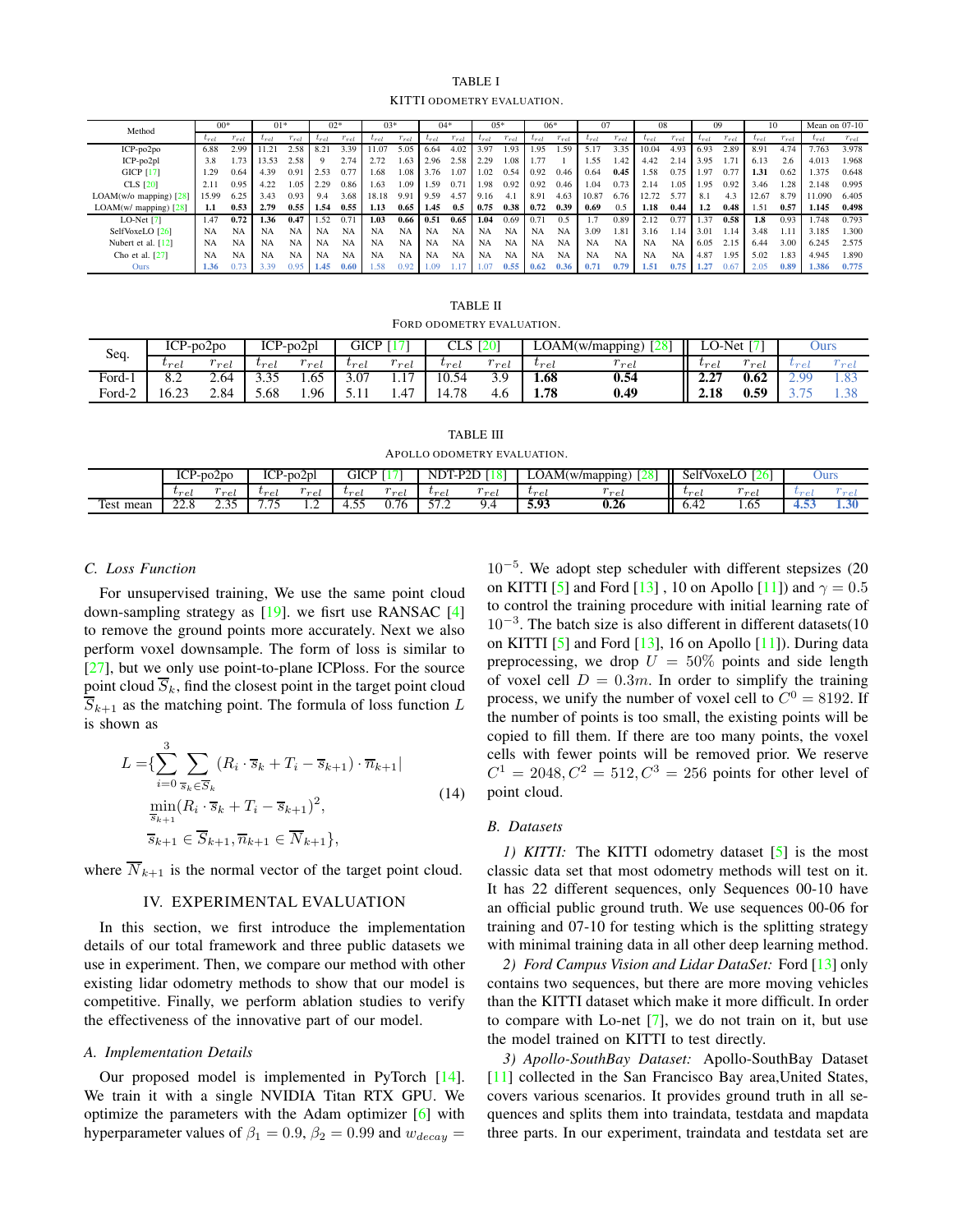

<span id="page-4-0"></span>Fig. 5. 2D estimated trajectories of our method on sequence 07-10.

respectively used for train and test which is the same with SelfVoxeLO [\[26\]](#page-6-1). It is more complicated and longer than KITTI.

### *C. Evaluation Result*

We adopt the official evaluation metrics provide by the KITTI benchmark [\[5\]](#page-5-1) on all our experiments (include other two datasets). It contains two key indicators:  $t_{rel}$  means average translational RMSE (%) on length of 100m-800m and  $r_{rel}$  means average rotational RMSE ( $°/100$ m) on length of 100m-800m. The smaller they are, the better the method is.

We compare our method with the following methods which can be divided into two types. Model-based methods are: ICP-po2po, ICP-po2pl, GICP [\[17\]](#page-5-11), CLS [\[20\]](#page-6-9) and LOAM [\[28\]](#page-6-2). Learning-based methods are: Lo-Net [\[7\]](#page-5-4), SelfVoxeLO [\[26\]](#page-6-1), Nubert *et al.* [\[12\]](#page-5-5) and Cho *et al.* [\[27\]](#page-6-4). only Lo-Net is supervised method, others are unsupervised/self-supervised methods.

*1) Evaluation on KITTI:* Learning-based methods adopted different splitting strategies for training and testing on KITTI. Nubert *et al.* and Cho *et al.* [\[27\]](#page-6-4) train on sequences 00-08 and test sequences on 09-10. Others train on sequences 00-06 and test sequences on 07-10. Some of they do not show all rsults in their paper and do not release their code, so we use "NA" represent result we unknow.

Quantitative results are listed in Table. [I.](#page-3-0) As is shown in table, compared with learing-based methods, the results of our method are far better than all current unsupervised methods, even if compared with supervised methods Lo-net [\[7\]](#page-5-4), we can also even be comparable. Compared with model-based method, we only lose to GISP which with slow calculation speed and the most classic lidar SLAM algorithm LOAM which with the additional mapping step.



<span id="page-4-1"></span>Fig. 6. "MLP" detail structure.



<span id="page-4-2"></span>Fig. 7. "SVD po2po" detail structure.



<span id="page-4-3"></span>Fig. 8. Only use SVD once in Level-0.

Fig. [5](#page-4-0) plots trajectories in sequences 07-10 of our methods for visualization.

*2) Evaluation on Ford:* Quantitative results are listed in Table. [II.](#page-3-1) Both Lo-net [\[7\]](#page-5-4) and us only train on KITTI and test on Ford. Due to Lo-net [\[7\]](#page-5-4) is a supervised method, our results are not as good as him, but the gap is not too big. Compared with model-based method, our method only loses to LOAM  $[28]$ . In addition, our method surpasses GICP  $[17]$ slightly that we inferior to it in KITTI.

*3) Evaluation on Apollo:* Apollo-SouthBay dataset [\[11\]](#page-5-3) is longer and hard than above two dataset, so it can further demonstrate generality of our method. Quantitative results also are listed in Table. [III.](#page-3-2) Not surprisingly, our method can also greatly surpasses the state-of-the-art method with the same training set and test set. Compared with the modelbased method, for the first time, we surpassed all methods including LOAM  $[28]$  in  $t_{rel}$ , and lower than LOAM  $[28]$ and GICP [\[17\]](#page-5-11) on  $t_{rel}$ .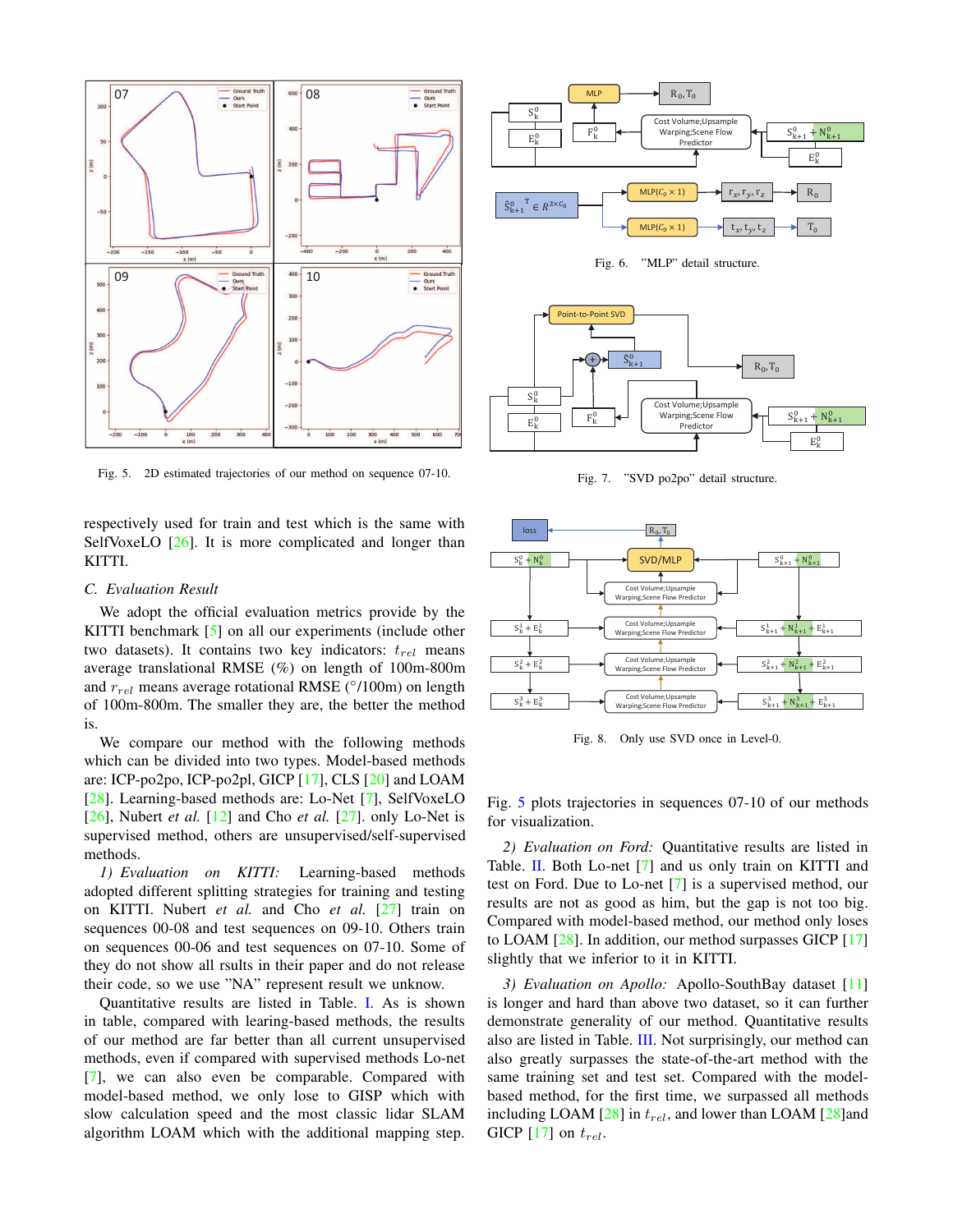TABLE IV THE ABLATION STUDY RESULTS ON KITTI.

<span id="page-5-17"></span>

| Method                     |                          |      |      |      |      | J2ª  |                               | 03   |           |           |           | 05        |           |      |                   |      |           |      |      | w         |       |      |           | Mean on 07-10 |
|----------------------------|--------------------------|------|------|------|------|------|-------------------------------|------|-----------|-----------|-----------|-----------|-----------|------|-------------------|------|-----------|------|------|-----------|-------|------|-----------|---------------|
|                            | $u_{\mathcal{F}\varphi}$ |      |      |      |      | rei  | $u_{\mathcal{D},\mathcal{D}}$ | rel  | $v_{rel}$ | $r_{rel}$ | $v_{rel}$ | $r_{rel}$ | $v_{rel}$ | rel  | $v_{\mathcal{P}}$ | rel  | $v_{ref}$ | rel  |      | $r_{rel}$ |       | rel  | $v_{rel}$ | $r_{rel}$     |
| <b>MLP</b>                 |                          | 1.67 | 4.08 |      | 4.21 |      | 3.08                          | 26   | 2.09      | 1.48      | 2.39      | 1.28      | 1.57      | 0.82 | 17.02             | 9.38 | 9.82      | 4.61 | 9.82 | 4.61      | 22.06 | 1.53 | 14.677    | 7.530         |
| SVD-po2po                  |                          | 0.80 | 3.70 | 1.05 | 225  | 0.89 | 2.14                          | 22   | 1.02      | 0.50      | 1.24      | 0.70      | 0.81      | 0.49 | 6.22              | 4.62 | 5.11      | 2.14 | 9.77 | 3.57      | 8.54  | 4.04 | 1.410     | 3.594         |
| SVD-po2pl                  | 1.51                     | 0.78 | 3.51 | 0.92 | 2.06 | 0.87 | 2.28                          | 1.12 | 1.52      | 1.17      | 1.09      | 0.68      | 0.90      | 0.63 | 3.34              | 1.81 | 3.14      | 1.21 | 3.48 | .53       | 4.59  | 1.92 | 3.639     | 1.619         |
| Muti-SVD-po2pl w/o refine  |                          | 0.77 | 3.54 | 0.97 | 75   | 0.7  | 2.34                          |      | 1.08      | 0.92      | 0.98      | 0.52      | 0.73      | 0.37 | 1.23              | 1.02 | 1.91      | 0.85 | 2.26 | 0.96      | 225   |      | 1.91      | 0.990         |
| Muti-SVD-po2pl<br>w refine |                          | 0.68 |      |      | 1.56 | 0.63 | 1.47                          | 0.80 | 0.96      | 0.90      | 1.03      | 0.53      | 0.67      | 0.36 | 1.40              |      | 1.62      | 0.64 | 2.00 | 0.84      | 1.49  |      | 1.626     | 0.840         |



<span id="page-5-20"></span>Fig. 9. Not refine point clouds.

## *D. Ablation Study*

In order to prove the effectiveness of our improvement based on the PointPWC  $[25]$ , as shown in the Table. [IV,](#page-5-17) we have taken a series of ablation experiments on the KITTI [\[5\]](#page-5-1). We test the effect of using different methods to transform the scene flow into pose, and use the simplest method as directly inputing the scene flow into the fully connected layer and output  $r^{x,y,z}$  and  $t^{x,y,z}$  as benchmarks whose method name is "MLP" (see Figure. [6\)](#page-4-1). We adopt SVD on pointto-point ICP method [\[1\]](#page-5-18) which named as "SVD-po2po" (see Figure. [7\)](#page-4-2), the lidar odometry method DMLO [\[8\]](#page-5-6) and the point cloud registration method PointDSC [\[2\]](#page-5-19) use in thier method. Next We adopt SVD on point-to-plane [\[10\]](#page-5-0) which has been used in our method and we name it as "SVDpo2pl" (similar to Figure. [4,](#page-2-0) only the level is different, it is 0 in this part not 3). In the previous experiments, pose is calculated only after the scene flow is obtained at the lowest level, and is not used in the high level. (see Figure. [8\)](#page-4-3). In method "Muti-SVD-po2pl w/o refine", SVD is performed in each layer to solve the pose, but the solved pose is not used to improve the low-level point cloud (see Figure. [9\)](#page-5-20). Finally, the method "Muti-SVD-po2pl w refine" we propose not only obtains the pose of each layer, but also refines low level point cloud. It can be seen that every improvement in our network makes the test results better, which proves that improvement is effective.

# V. CONCLUSIONS

We proposed a new lidar odometry framework based on the scene flow estimate network PointPWC [\[25\]](#page-6-0). Different from other lidar odometry methods, we not only extracted point-level features instead of global-level features, but also

use SVD decomposition to convert the scene flow into pose, and additionally use normal vector to convert point-to-point ICP into point-to-plane ICP which further improves the accuracy. We also use high-level pose to improve the lowlevel point cloud, so that the pose of each layer is associated with each other. The idea of iterative optimization of the pose in the traditional algorithm is integrated into our network. In the future, we will explore the combination of our method and mapping optimization to achieve further breakthroughs.

#### **REFERENCES**

- <span id="page-5-18"></span>[1] A. M. Andrew, "Multiple view geometry in computer vision," *Kybernetes*, 2001.
- <span id="page-5-19"></span>[2] X. Bai, Z. Luo, L. Zhou, H. Chen, L. Li, Z. Hu, H. Fu, and C.- L. Tai, "Pointdsc: Robust point cloud registration using deep spatial consistency," in *CVPR*, 2021, pp. 15 859–15 869.
- <span id="page-5-8"></span>[3] Y. Cho, G. Kim, and A. Kim, "Deeplo: Geometry-aware deep lidar odometry," *arXiv preprint arXiv:1902.10562*, 2019.
- <span id="page-5-14"></span>[4] M. A. Fischler and R. C. Bolles, "Random sample consensus: a paradigm for model fitting with applications to image analysis and automated cartography," *Communications of the ACM*, vol. 24, no. 6, pp. 381–395, 1981.
- <span id="page-5-1"></span>[5] A. Geiger, P. Lenz, and R. Urtasun, "Are we ready for autonomous driving? the kitti vision benchmark suite," in *CVPR*. IEEE, 2012, pp. 3354–3361.
- <span id="page-5-16"></span>[6] D. P. Kingma and J. Ba, "Adam: A method for stochastic optimization," in *ICLR*, 2015.
- <span id="page-5-4"></span>[7] Q. Li, S. Chen, C. Wang, X. Li, C. Wen, M. Cheng, and J. Li, "Lo-net: Deep real-time lidar odometry," in *CVPR*, 2019, pp. 8473–8482.
- <span id="page-5-6"></span>[8] Z. Li and N. Wang, "Dmlo: Deep matching lidar odometry," in *IROS*, 2020.
- <span id="page-5-9"></span>[9] X. Liu, C. R. Qi, and L. J. Guibas, "Flownet3d: Learning scene flow in 3d point clouds," in *CVPR*, 2019, pp. 529–537.
- <span id="page-5-0"></span>[10] K.-L. Low, "Linear least-squares optimization for point-to-plane icp surface registration," *Chapel Hill, University of North Carolina*, vol. 4, no. 10, pp. 1–3, 2004.
- <span id="page-5-3"></span>[11] W. Lu, Y. Zhou, G. Wan, S. Hou, and S. Song, "L3-net: Towards learning based lidar localization for autonomous driving," in *CVPR*, 2019, pp. 6389–6398.
- <span id="page-5-5"></span>[12] J. Nubert, S. Khattak, and M. Hutter, "Self-supervised learning of lidar odometry for robotic applications," in *ICRA*, 2021.
- <span id="page-5-2"></span>[13] G. Pandey, J. R. McBride, and R. M. Eustice, "Ford campus vision and lidar data set," *IJRR*, vol. 30, no. 13, pp. 1543–1552, 2011.
- <span id="page-5-15"></span>[14] A. Paszke, S. Gross, F. Massa, A. Lerer, J. Bradbury, G. Chanan, T. Killeen, Z. Lin, N. Gimelshein, L. Antiga *et al.*, "Pytorch: An imperative style, high-performance deep learning library," in *NIPS*, 2019.
- <span id="page-5-10"></span>[15] M. Pauly, *Point primitives for interactive modeling and processing of 3D geometry*. Hartung-Gorre, 2003.
- <span id="page-5-7"></span>[16] C. R. Qi, H. Su, K. Mo, and L. J. Guibas, "Pointnet: Deep learning on point sets for 3d classification and segmentation," in *CVPR*, 2017, pp. 652–660.
- <span id="page-5-11"></span>[17] A. Segal, D. Haehnel, and S. Thrun, "Generalized-icp." *Robotics: science and systems*, vol. 2, no. 4, p. 435, 2009.
- <span id="page-5-12"></span>[18] T. Stoyanov, M. Magnusson, H. Andreasson, and A. J. Lilienthal, "Fast and accurate scan registration through minimization of the distance between compact 3d ndt representations," *IJRR*, vol. 31, no. 12, pp. 1377–1393, 2012.
- <span id="page-5-13"></span>[19] Y. Tu and J. Xie, "Undeeplio: Unsupervised deep lidar-inertial odometry," *arXiv preprint arXiv:2109.01533*, 2021.